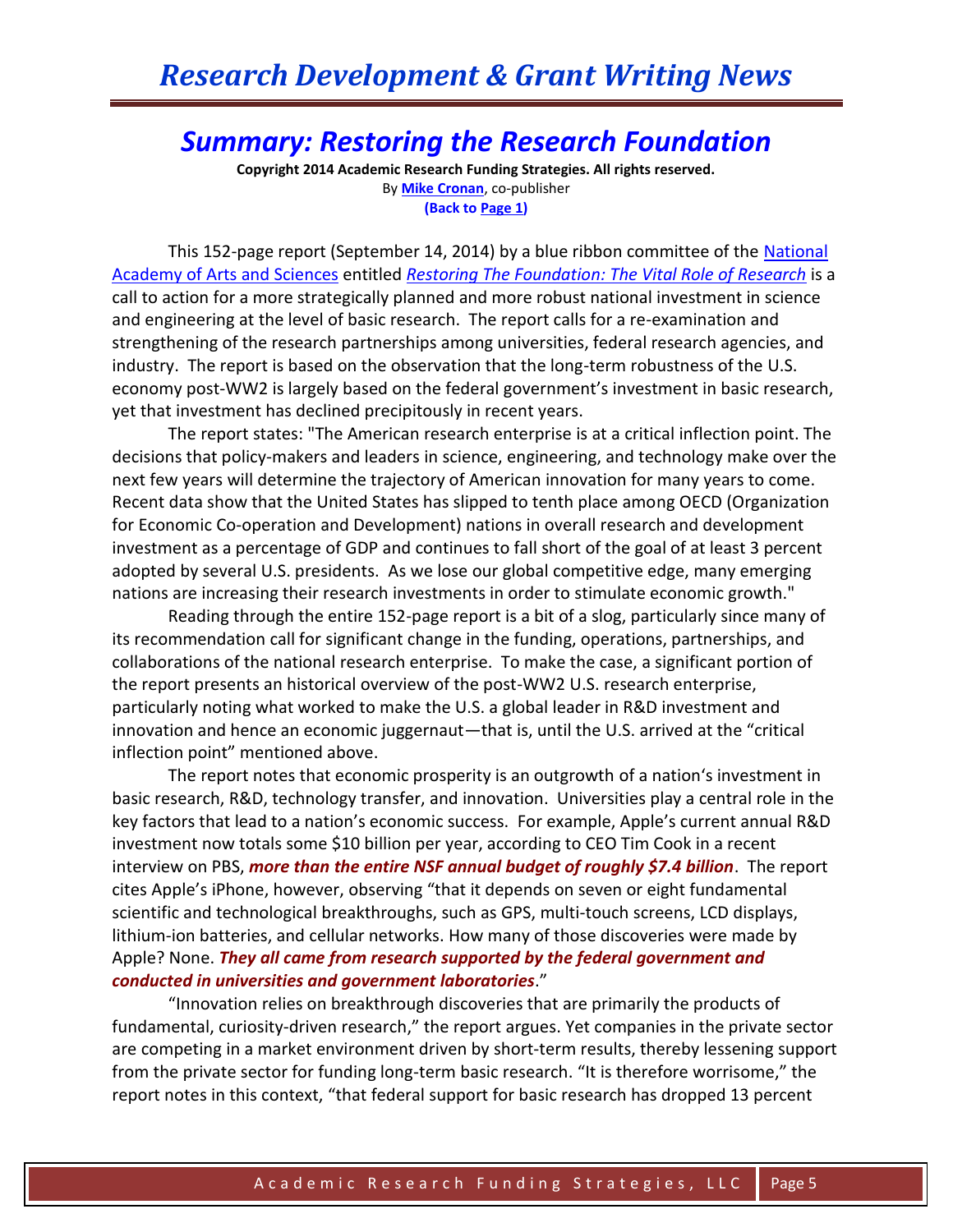below the level measured ten years ago as a percentage of GDP." Moreover, the report continues: "Compounding this problem, few mechanisms currently exist at the federal level to enable policy-makers and the research community *to set long-term priorities in science and engineering research*, bring about necessary reforms of policies that impede progress, or facilitate stronger cooperation among the many funders and performers of research (including universities, corporations, federal and state government, and philanthropic and nongovernmental organizations)."

"In response to these concerns," the report notes, "the American Academy of Arts & Sciences assembled a committee of recognized leaders from all sectors of science, engineering, and technology, including former CEOs, university presidents and deans, and government officials, to recommend policy actions to help ensure the long-term sustainability of the U.S. science and engineering research enterprise."

"The committee based its work on three premises: first, that a strong U.S. economy is vital to the welfare and prosperity of the American people; second, that competitiveness in today's accelerating high-tech, knowledge-based economy requires innovation and the rapid infusion of new knowledge and technologies; and third, that while applied research and applied development are both undeniably important, path breaking discoveries are most likely to come from basic research sustained over long periods of time, *which is mainly funded by the federal government and carried out in the nation's universities and national laboratories*."

The committee's recommendations focus on three overarching objectives: "First, to secure America's leadership in science and engineering research–especially basic research– by providing sustainable federal investments. Second, to ensure that the American people receive the maximum benefit from federal investments in research. Third, to regain America's standing as an innovation leader by establishing a *more robust national governmentuniversity-industry research partnership*."

*Specific to the role of universities* in the nation's future research enterprise, the report made the following recommendations:

- Experiment with new intellectual property policies and practices that favor the creation of stronger research partnerships with companies over the maximization of revenues;
- Adopt innovative models for technology transfer that can better support universities' mission to produce and export new knowledge and educate students;
- Enhance early exposure of graduate students (including doctoral students) to a broad range of nonresearch career options in business, industry, government, and other sectors, and ensure that they have the necessary skills to be successful;
- Expand professional master's degree programs in science and engineering, with particular attention to students interested in nonresearch career options; and
- Increase permeability across sectors through research collaborations and faculty research leaves.

Moreover, the report recommends that "corporate boards and chief executives give higher priority to funding research in universities and work with university presidents and boards to *develop new forms of partnership*: collaborations that can justify increased company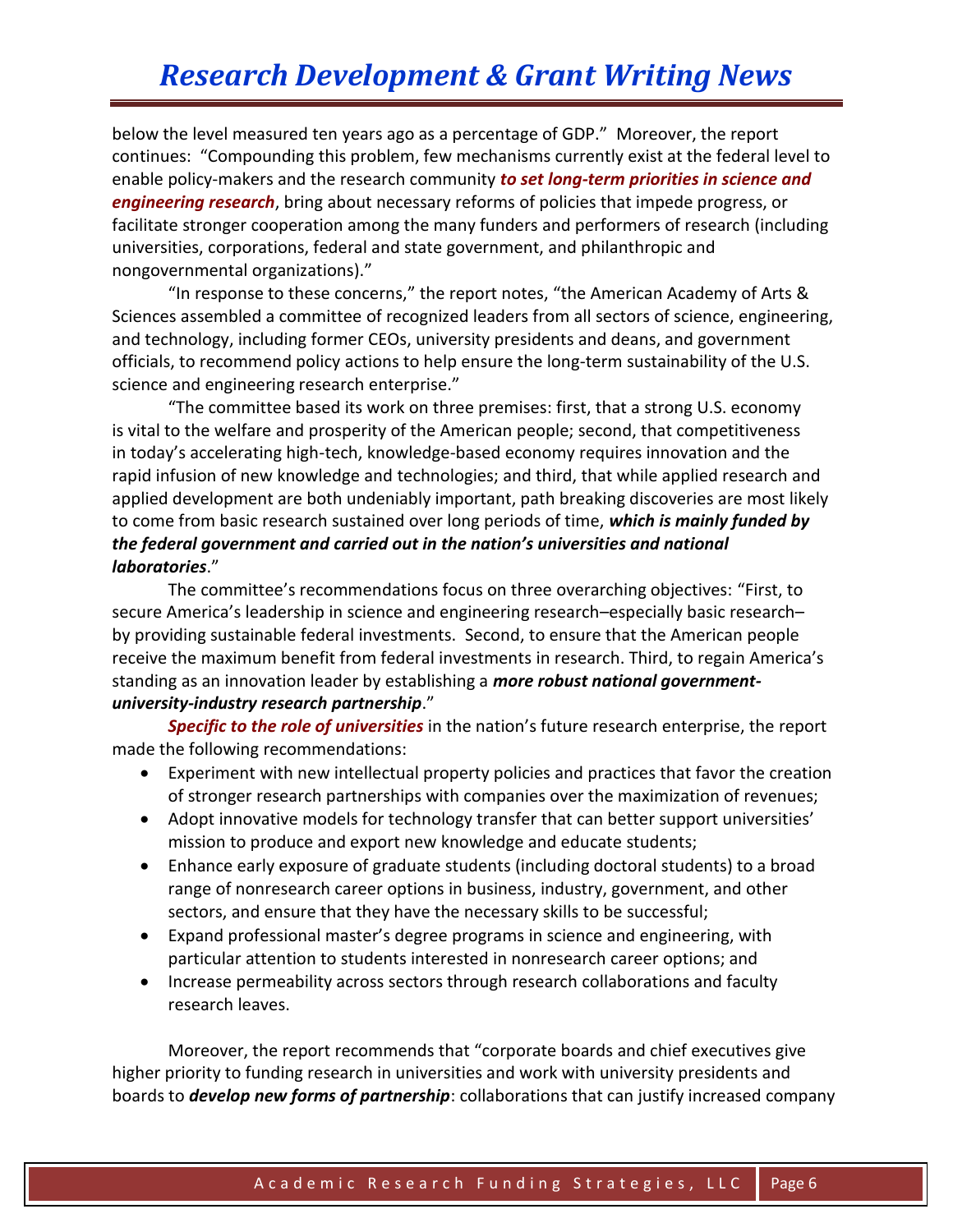investments in university research, especially basic research projects that provide new concepts for translation to application and are best suited for training the next generation of scientists and engineers."

"Universities depend on federal funding for most of the research carried out by their faculty and students," the report notes, "thus continuing the federal government-university partnership that was established during World War II and expanded into the civilian realm thereafter. But in more recent decades, a number of policy issues have emerged that limit the effectiveness of the partnership. These issues, described in studies such as the National Academies National Research Council report *[Research Universities and the Future of America,](http://sites.nationalacademies.org/cs/groups/pgasite/documents/webpage/pga_070193.pdf) include policies and practices that are viewed by university researchers and administrators as burdensome, inefficient, and costly*, and that vary without apparent justification from agency to agency. Universities also argue that the administrative overhead allowed by the OMB does not cover the cost of managing federal research grants and dealing with an ever-increasing compliance burden."

"At the same time," the report continues, "the nation's universities, especially its public universities, *are facing a perfect storm of steadily decreasing state support combined with increasing requirements and expectations; pushback from parents on tuition increases; flat or decreasing federal research funding; and overhead rates that fall short of paying the full cost of federally funded research*. Increased regulations and requirements that add to the administrative workload of university staff and administrators, and often evolve into unfunded mandates, have also made it increasingly difficult for universities to work with the federal government. *On top of this, faculty are required to spend increasing amounts of time writing proposals for dwindling federal funds*, submitting progress reports, reviewing proposals of colleagues that have little chance of being funded, attending study review sections, and focusing on additional administrative tasks that take time away from both research and teaching. Though some have argued that the nation has too many researchers, it would be far more accurate to state that certain fields have more researchers than the nation has elected to support."

"For universities, early rationales for taking on the immense task of building up internal infrastructure to support technology transfer were heavily based on the perceived potential to generate revenue for the university. In reality, this growth has presently only been experienced by a few universities, including MIT, Stanford University, University of Wisconsin, and Columbia University. In 2012, the top eight universities collected half of the total licensing income of the entire university system; the top ten took 70 percent of the total. High returns tend to be the result of one blockbuster patent. *Consequently, only 16 percent of university TTOs (Technology Transfer Offices) are currently self-sustaining*," the report notes.

In conclusion, the report states that "Today, the United States *needs a new kind of research partnership*: a robust national effort involving government (federal and state), universities (public and private), and industry, as well as philanthropy and private foundations, in which each sector accepts and fulfills its responsibilities in support of the nation's leadership in science and engineering research, especially basic research. Other countries recognize this need and are taking active steps to put such national government – university - industry research partnerships in place. Yet in the United States, the accumulation of decades of policies